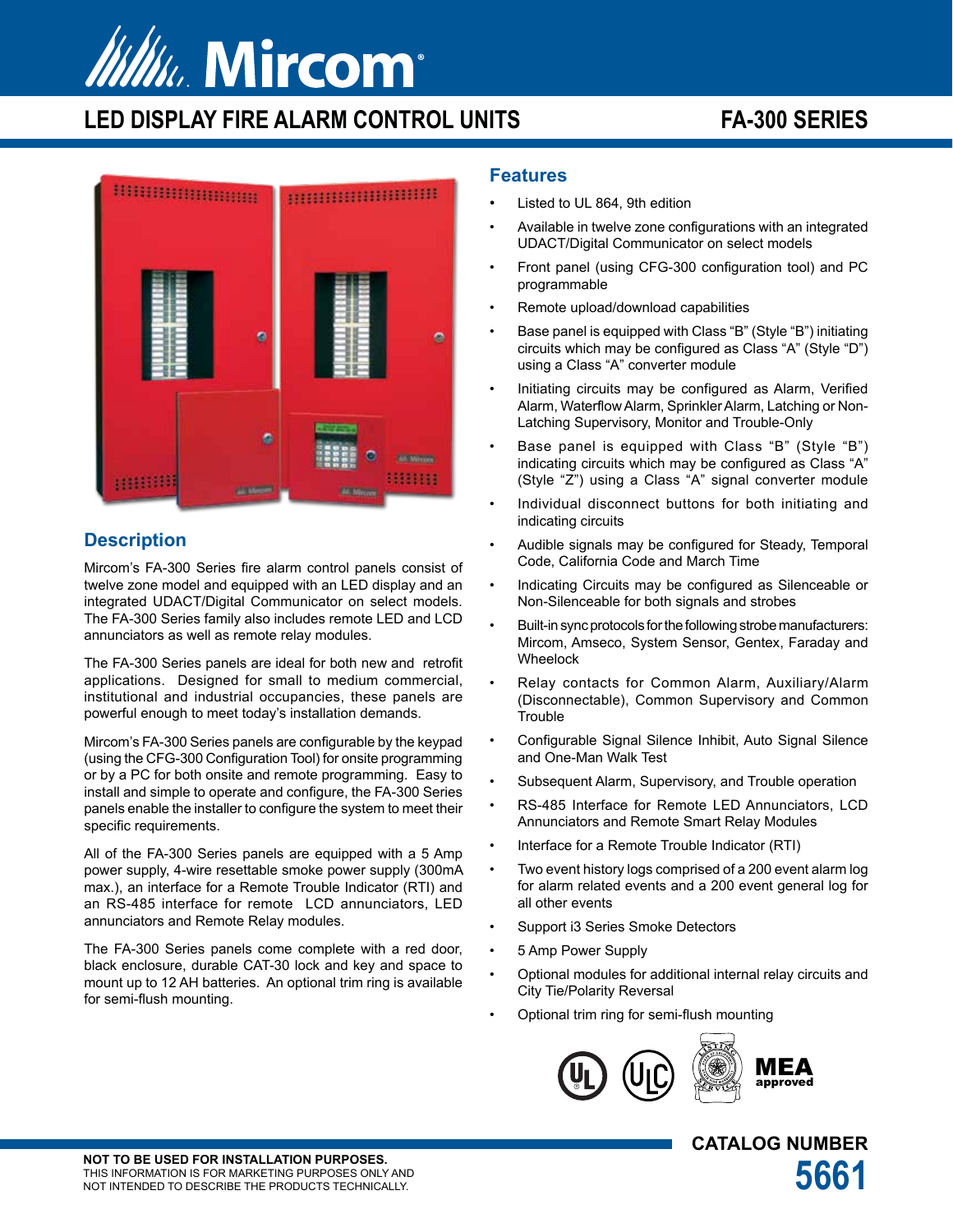# **Features**

#### **Initiating Circuits**

The FA-300 Series panels are equipped with Class "B" (Style "B") initiating circuits with individual disconnect buttons. The initiating circuits may be configured as Class "A" (Style "D") using an ICAC-306 Class "A" converter adder module. Each initiating circuit has two LEDs; one dual colour (Red/Amber) for Alarm and Supervisory and one Trouble LED (Amber).

Each initiating circuit may be configured as:

- **•** Alarm
- **•** Verified Alarm
- **•** Waterflow Alarm
- **•** Sprinkler Alarm
- **•** Latching or Non-Latching Supervisory
- **•** Property, and
- **•** Building Safety or Trouble-Only circuits

#### **Indicating Circuits**

The FA-300 Series panels are equipped with equipped with Class "B" (Style "B") indicating circuits with individual disconnect buttons. The indicating circuits may be configured as Class "A" (Style "Z") using an OCAC-304 or OCAC-302 Class "A" signal converter adder module. Each indicating circuits has an individual trouble LED (Amber).

The audible signals may be configured for Steady, Temporal Code, California Code and March Time.

Each of the indicating circuits may be configured as:

- **•** Silenceable Signal
- **•** Non-Silenceable Signal
- **•** Silenceable Strobe
- **•** Non-Sileneceable Strobe

The FA-300 has built-in sync protocols for the following strobe manufacturers; Mircom, Amseco, System Sensor, Gentex, Faraday and Wheelock.

#### **i3 Series Protocol**

The FA-300 Series panels have the i3 Series protocol built-in. The panels support the two-wire i3 Series smoke detectors (2W-B/2WT-B). These i3 series detectors communicate with the FA-300 to provide the following status information:

*Open circuit trouble*

This trouble indicates that loop is broken.

#### *Communication trouble*

This trouble indicates that there is a fault in the line or the line is too noisy, the panel cannot communicate with the devices.

*Dirty device*

The devices on the i3 zone are dirty.

#### *Out of sensitivity*

The devices on the i3 zone is out of sensitivity and cannot detect an alarm condition.

#### *Freeze trouble*

The device has detected a freeze condition, e.g. the temperature is below 41°F / 5 °C (available only on model 2WT-B))

The built-in protocol removes the need for the 2W-MOD Maintenance Module.

#### **UDACT/Digital Communicator**

Select FA-300 Series panels are equipped with a fully integrated UDACT/Digital Communicator which allows for the reporting of events to a monitoring facility. The UDACT/ Digital Communicator can be configured for single or dual line operation and uses the Security Industry Association (SIA) and Ademco Contact ID protocols. The UDACT/Digital Communicator is configured via the main display and keypad on the main panel.

In addition to its reporting functions, the integrated UDACT/ Digital Communicator can be used to connect to the FA-300 panel from remote computers for uploading and downloading of configuration data. It also allows for the viewing of the event history logs. The FA-300 series panels have two event history logs comprised of a 200 event alarm log for alarm related events and a 200 event general log for all other events.

The integrated UDACT/Digital Communicator can be configured for either DACT or UDACT operation. In DACT mode the Digital Communicator reports common alarm, trouble and supervisory information. In UDACT mode the Digital Communicator reports point specific information.

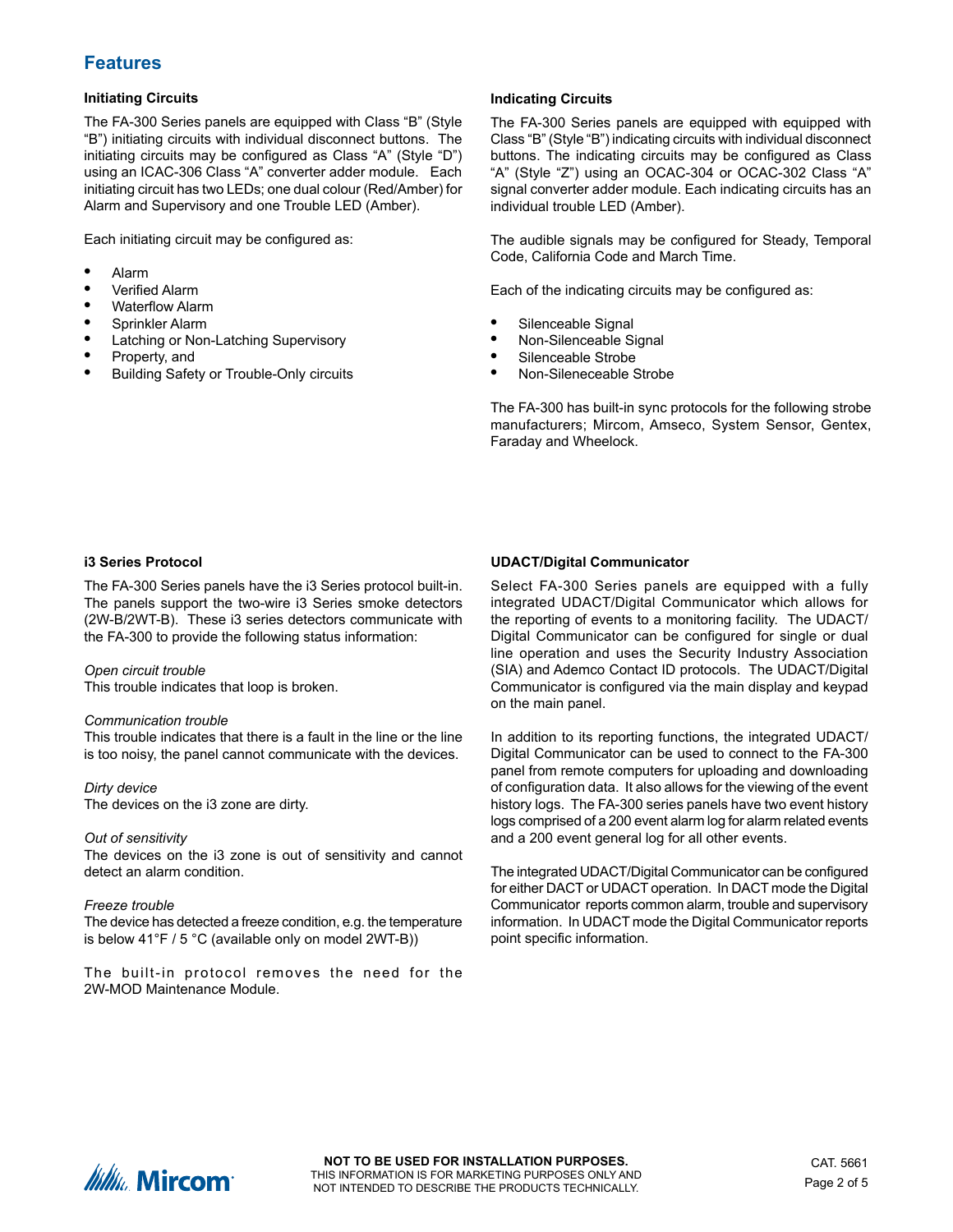# **FA-300 Series LED Version Models**



#### **FA-301-12LDR Twelve Zone LED Display Fire Alarm Control Panels**

FA-301-12LDR are equipped with twelve Class "B" (Style "B") initiating circuits and four Class "B" (Style "Y") indicating circuits rated @ 1.7 Amps maximum. (Total of 5 Amps) The FA-301-12LDR is equipped with a built-in UDACT/Digital Communicator. Two ICAC-306 Six Initiating Circuit Class "A" Converter Modules may be used for Class "A" (Style "D") wiring of the initiating circuits. One OCAC-304 Four Indicating Circuit Class "A" Converter Module may be used for Class "A" (Style "Z") wiring of the indicating circuits. The FA-301-12LR and FA-301-12LDR are configurable by the keypad (using the CFG-300 Configuration Tool) for onsite programming or by a PC for both onsite and remote programming. The cabinet will support up to 12 AH batteries. The panels can be semiflush mounted with the optional FA-UNIV-TRB trim ring.

**Dimensions** FA-301-12LDR: 26"H x 14.5"W x 4.5"D FA-UNIV-TRB: 28.5"H x 17"W

# **Remote Annunciators**



#### **RAM-216R Remote LED Annunciators**

RAM-216R provide 16 points respectively of LED annunciation. Both models feature bi-coloured LEDs which are configurable for either Alarm (red) or Supervisory (amber). The LED annunciators have indicators for A.C. On, Common Trouble and Signal Silence and control switches for System Reset, Signal Silence, Lamp Test and Buzzer Silence. The RAM-216R are equipped with a keyswitch which allows for enabling and disabling of the Common Control functions. Available in a red finish and mount in a 4-gang electrical box.



#### **SRM-312R Smart Relay Module**

The SRM-312R provides twelve Form C configurable relay circuits, rated @ 28 VDC, 1 amp (resistive). Each circuit can be configured as a Normally Open (N.O.) or Normally Closed (N.C.) contact. Each relay is equipped with an LED that is lit when the relay is energized. The relays can be configured as relay per zone (1 to 1), Common on Alarm, Common on Supervisory or programmable for a logical or adjacent zone configuration. An adjacent zone configuration will turn on an adjacent zone when the configured zone is active. A chaining configuration allows for multiple relays to turn on. The SRM-312R is DIP switch configurable and connects to the RS-485 bus. The SRM-312R come complete with a red enclosure and a CAT-30 lock and key.



#### **RAM-300LCDR/RAM-300LCDW Remote LCD Annunciator**

The RAM-300LCD provides remote LCD annunciation through a two line by 20 character LCD display. The RAM-300LCD provides control switches for System Reset, Signal Silence, Fire Drill and Acknowledge as well as a numeric keypad to access the menu functions. The common control functions can be disabled on a per function basis. The RAM-300LCDR has LED indicators for A.C. On, Alarm, Supervisory, Trouble and CPU Fail. The RAM-300LCD is available in a red (RAM-300LCDR) or white (RAM-300LCDW) enclosure and comes complete with and a CAT-30 lock and key.



#### **RTI-1 Remote Trouble Indicator**

Mircom's Remote Trouble Indicator provides remote annunciation of fire alarm troubles. The RTI-1 mounts onto a standard single gang electrical box.

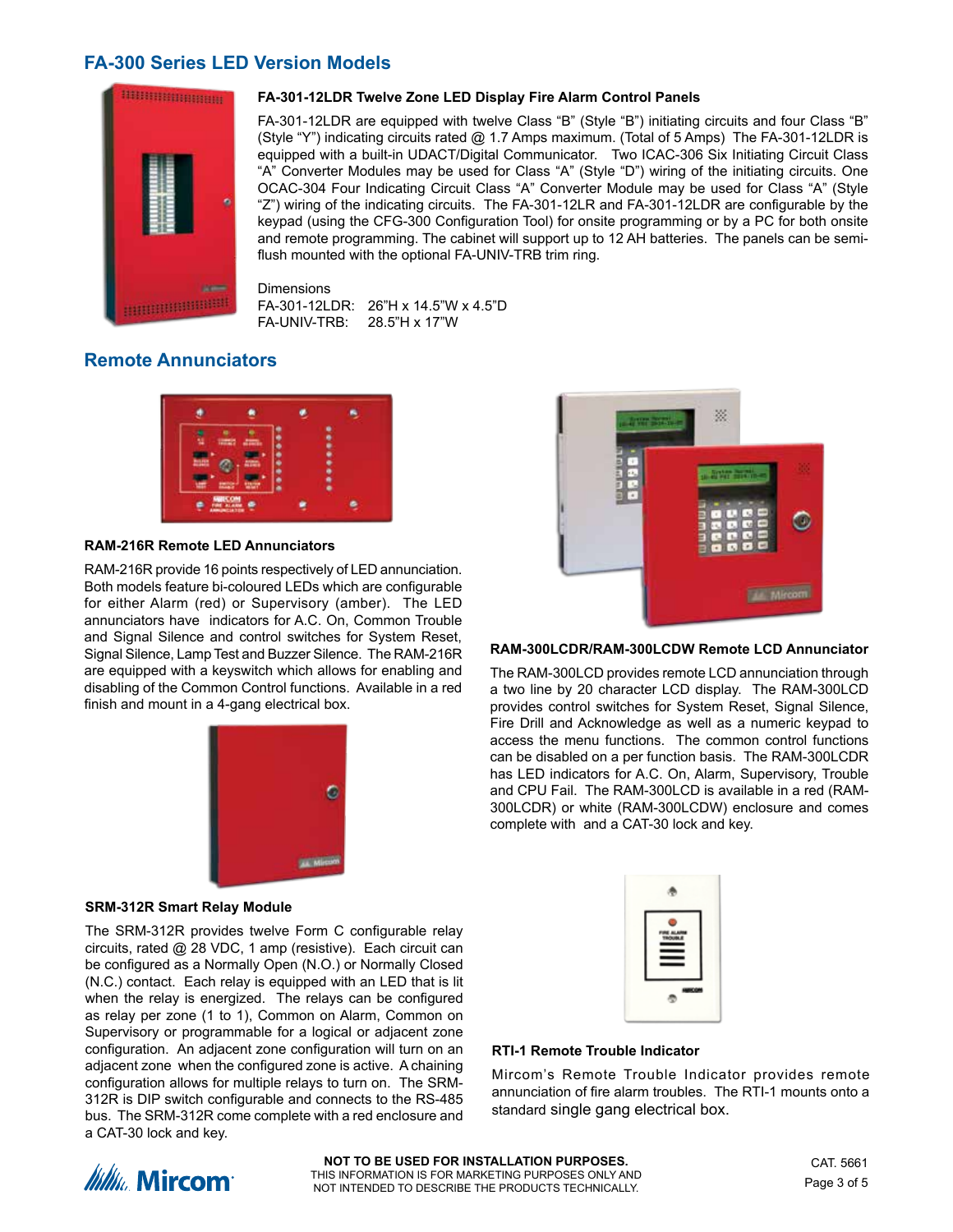# **Adder Modules**



#### **ICAC-306 Six Initiating Circuit Class "A" Converter Module**

The ICAC-306 converts six Class "B" (Style "B" initiating circuits on the FA-300 main board to Class "A" (Style "D") circuits. The ICAC-306 is equipped with wire leads to connect to the FA-300 main board. It mounts to the right of the main board Class "B" (Style "B") initiating circuits. Two ICAC-306 modules are required to convert all twelve initiating circuits on an FA-301- 12 series panel.



#### **OCAC-304 Four Indicating Circuit Class "A" Converter Module**

The OCAC-304 converts four Class "B" (Style "Y") indicating circuits on the FA-300 main board to Class "A" (Style "Z") circuits. The OCAC-304 is equipped with wire leads to connect to the FA-300 main board. It mounts to the right of the main board Class "B" (Style "Y") indicating circuits.



#### **CFG-300 Configuration Tool**

The CFG-300 Configuration Tool is required for onsite front panel programming of the FA-300 Series LED version panels. The CFG-300 plugs into the FA-300 main board to provide a two line by 20 character LCD display. The FA-300 Series LED version panels are configured using the CFG-300 and push buttons on the main board. In configuration mode, the initiating and indicating circuit disconnect buttons act as function keys. Removing the zone labels reveals the programming function buttons. The CFG-300 tool is used for configuration purposes only and not for normal operation.



**RM-306/RM-312 Relay Circuit Adder Modules**

The RM-306 provides six Form C configurable relay circuits, rated @ 28 VDC, 1 amp (resistive). The RM-312 provides twelve Form C configurable relay circuits, rated @ 28 VDC, 1 amp (resistive). On both models each circuit can be configured as a Normally Open (N.O.) or Normally Closed (N.C.) contact. Each relay is equipped with an LED that is lit when the relay is energized. The relays can be configured as relay per zone (1 to 1), Common on Alarm, Common on Supervisory or programmable for logical or adjacent zone configuration. An adjacent zone configuration will turn on adjacent zone when configured zone is active. A chaining configuration allows for multiple relays to turn on.



### **PR-300 Polarity Reversal/City Tie Module**

The PR-300 provides outputs for city box and polarity reversal applications. As a city tie module the PR-300 provides an interface between the control panel indicating circuits and a master box. It provides off-premises signal transmission for systems that must comply with NFPA requirements for Auxiliary Protective Systems. As a polarity reversal module the PR-300 provides an interface between the control panel and a reverse polarity receiver. It provides off-premises signal transmission for systems that must comply with NFPA requirements.



#### **ELRX-300 Active End-of-Line Resistors**

The ELRX-300 are power saving End-of-Line resistors which eliminates the need for an additional battery cabinet or larger batteries in order to meet the 60 hour standby requirement. (Please refer to Battery Calculation Chart in manual for more details.) The ELRX-300 can also be used when larger batteries than can fit in the cabinet are required. The ELRX-300 are available with or without a mounting plate.